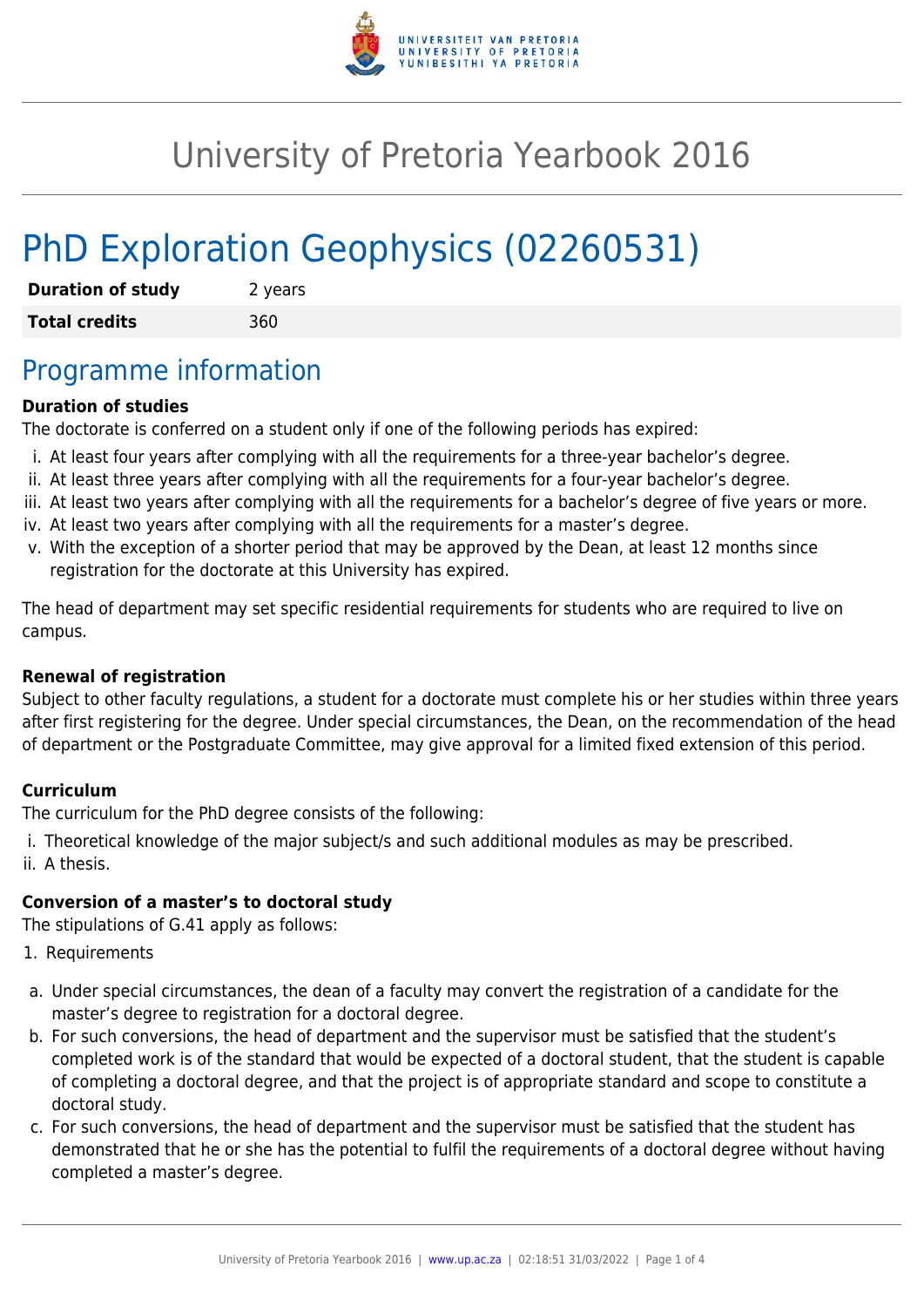

#### 2. Process

- a. Application for conversion may be submitted at any time during the course of study for the master's degree.
- b. The application for the conversion must include the following documentation:
- i. A detailed progress report by the candidate of the work completed for the master's project. The report must provide proof that the results obtained thus far are of such a standard and scientific significance that they justify conversion to a doctoral project. The report should include details of presentations made at conferences and of material that has been submitted for publication and/or published.
- ii. A detailed proposal for the intended doctoral project, written by the candidate, including the objectives of the project.
- iii. A recommendation by the supervisor with specific comments on the ability of the applicant as a potential doctoral candidate as well as the feasibility of the conversion, especially with regard to the information provided by the candidate in his/her reports (items (i) and (ii)).
- iv. A recommendation by the head of department, if he or she is not the supervisor, in which the ability of the candidate as a potential doctoral candidate is confirmed.
- v. If the dean considers it advisable for the faculty, the candidate may be required to present a seminar to the department in support of the application. In this case, the head of department should include a report on this in his or her recommendation.
- c. The application of the candidate, together with the reports and recommendations, is submitted for consideration to the dean, (who may delegate to the Chairperson of the Faculty Postgraduate Committee) for approval. The decision should be submitted to the Faculty Board for approval.

### **General**

Candidates are required to familiarise themselves with the General Regulations regarding the maximum duration of study and the requirements to submit an article/s for publication.

## Admission requirements

In addition to the requirements of General Regulations G.1.3 and G.62 an appropriate MSc degree is a prerequisite for admission to PhD studies. Additional requirements and conditions can be specified by the Dean on the recommendation of the head of department and the supervisor.

### Examinations and pass requirements

- i. Consult the General Regulations that apply to the calculation of marks.
- ii. In order to obtain the PhD degree the candidate must:
- pass the examinations and the prescribed modules, as determined in the study programme;
- pass the thesis: and
- pass the final examination on the thesis and general subject knowledge.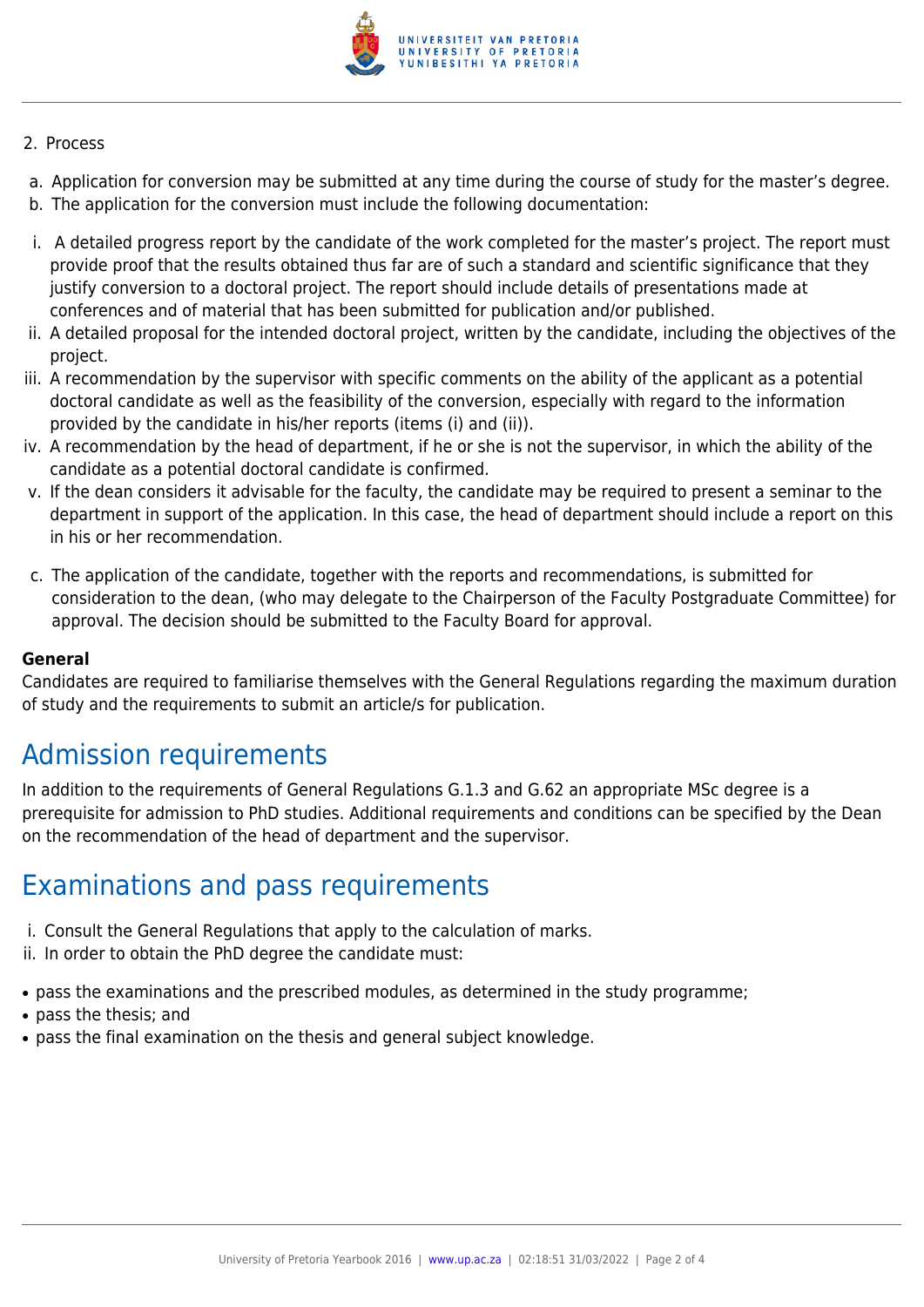

# Curriculum: Year 1

**Minimum credits: 360**

### **Core modules**

### **Thesis: Exploration geophysics 990 (EGF 990)**

| Module credits                | 360.00            |
|-------------------------------|-------------------|
| <b>Prerequisites</b>          | No prerequisites. |
| <b>Language of tuition</b>    | Both Afr and Eng  |
| <b>Academic organisation</b>  | Geology           |
| <b>Period of presentation</b> | Year              |